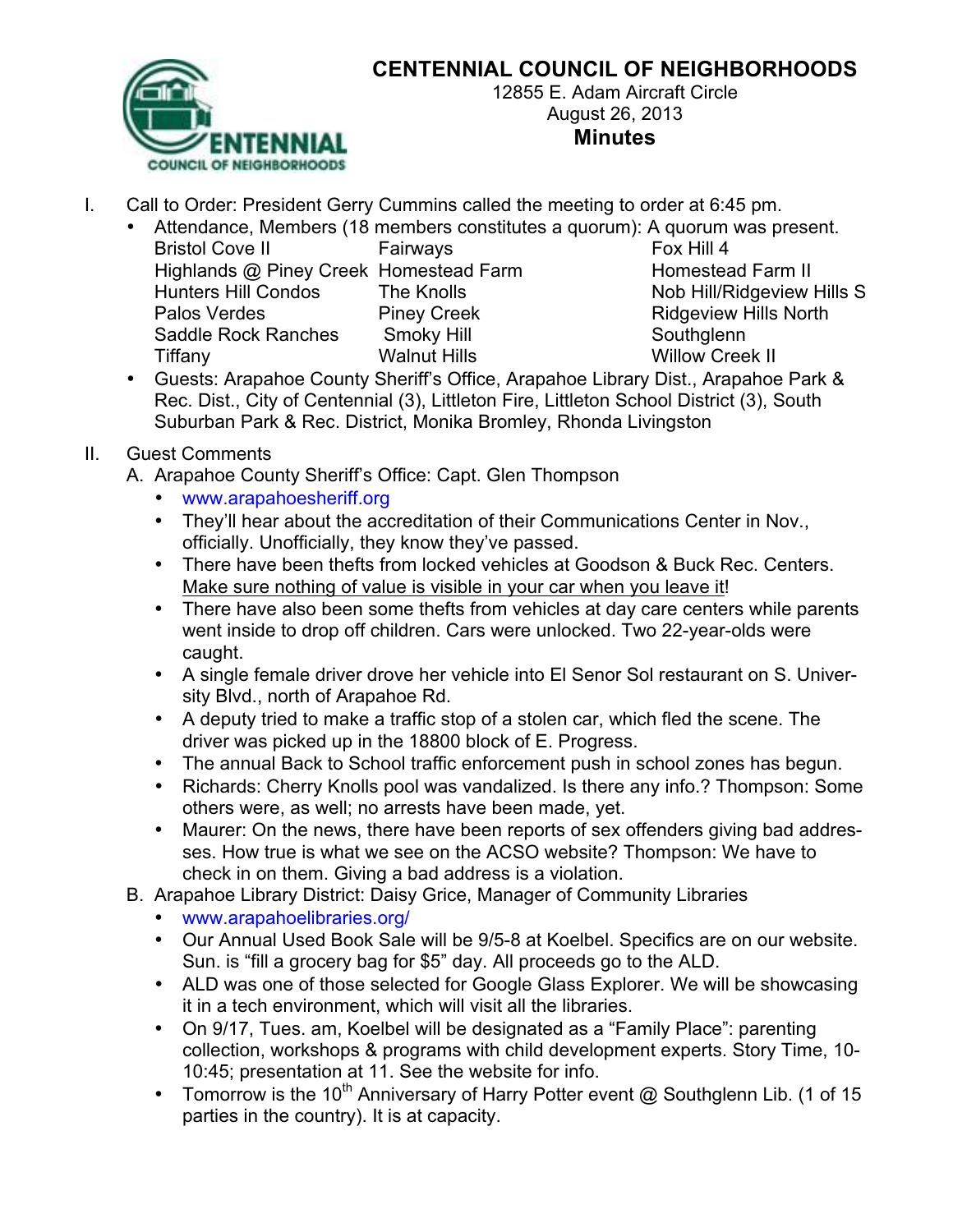- Dr. Lauren Cordain will talk on 9/14, 2-3 pm, at Koelbel Lib. on *The Paleo Diet*.
- Fear: What's the word on the 3-D printer? Grice: We're still trying to figure out how to make it available to public.
- C. Arapahoe Park & Rec District: Delos Searle, Assistant District Manager
	- www.aprd.org
	- The new *Trail Guide* is out. Some copies were available for pick-up.
	- The Trails Men's Doubles Raquetball Tournament will take place on 9/28. See website for info.
	- Friday night drop-in dodgeball programs begin on 8/30. Each Friday has a different age level, 6-8 pm, at the Trails gym. See website for info.
	- Sessions are beginning for the Adult (and Youth) Cultural Arts classes on 16 Sept. See the *Trail Guide* or call 303-269-8402 for info.
	- The are a number of athletic programs and events coming this fall, including youth indoor tennis. Flyer:
		- www.aprd.org/assets/Fall%20Athletic%20Programs%202013%20Website.pdf
	- On 10/5, 10am-1pm, there will be a Touch-a-Truck event at Spring Creek Park.
- D. Fire Districts: Roland Ceno, Littleton Fire, Division Chief
	- www.cfpd.org, www.littletongov.org/fire, www.southmetro.org
	- South Metro:
		- $\circ$  trained in active shooter drills
		- o received a distinguished budget award for 2013
		- $\circ$  has a pilot program for individuals with developmental disabilities. They're learning the different perspectives people with disabilities can bring.
	- Cunningham:
		- $\circ$  the 2014 budget is targeting 2007 expenditures
		- o Some folks living on open space have heard from their insurers. Please, contact Cunningham with questions.
		- o On 10/5, they'll have their Fire Prevention Open House, 9am-noon, at Buckley & Smoky Hill station.
	- Littleton:
		- $\circ$  John Mullin will retire 12/31.
		- o began "full transport" in March, in which we transport all patients ourselves. It's working well.
- E. South Suburban Park & Rec District, not present (Cummins gave report.)
	- www.SSPR.org
	- They're having their Sept. punch card sale. See the website for info.
	- Their annual Puppy Paddle will be held on 9/7 at Holly Pool, 10am-2pm. See the website for info.
	- Grandparents Day will be celebrated at Prairie Sky Park on 9/8, noon-4pm. See the website for info.
	- The 2014 budget will have its second public hearing on 9/11 at 7pm at Goodson Rec. Center.
	- Kids' Nights will be held every Fri. & Sat. evenings at Buck, Goodson, Family Sports Center, and Lone Tree. These will have fun activities for kids. For info. on activities at rec. centers call 303-483-7036, for Sports Center call 303-754-0552.
	- NFL Punt, Pass & Kick Competition will be held at Lorenz Regional Park on 9/21, registration begins at 9am.
	- On 9/21, 10am-1pm, they'll have a Touch-a-Truck event at the South Suburban Ice Arena including playing in snow courtesy of the Zambonis.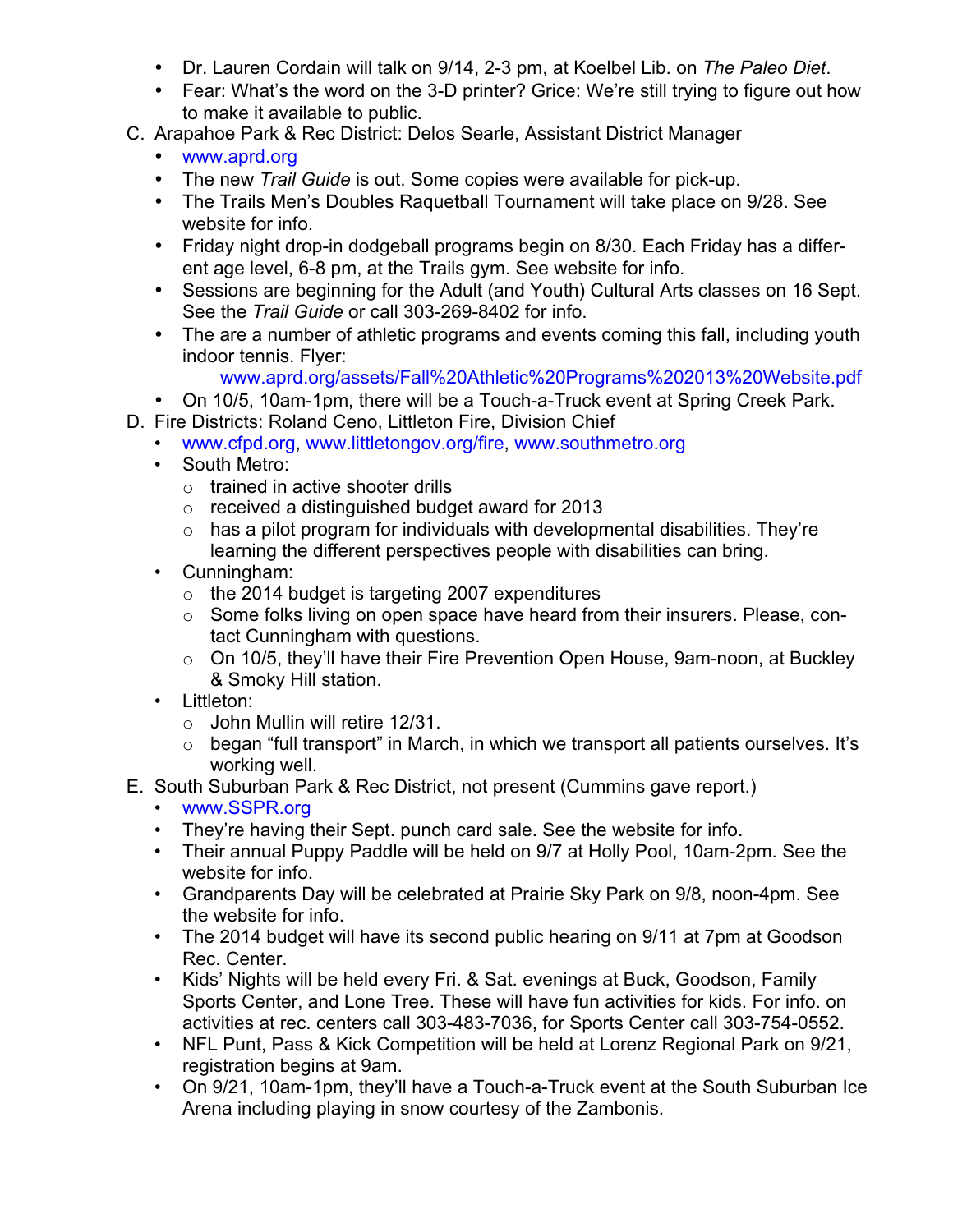- F. Centennial Open Space Advisory Board, Mark Gotto
	- The OSAB met last week (instead of tomorrow) and will meet a week early in Sept., as well.
	- APRD & SSPRD made presentations for their funding requests. The Board will be visiting all sites.
	- The City presented the flow of the Potomac Park public meeting, to be held 9/24, 6-8pm at the City.
	- The OSAB will be asking for applicants for openings on the board in the next month.
- G. City of Centennial: Mayor Cathy Noon, Ken Lucas (Dist. 3), Ron Weidmann (Dist. 4)
	- www.centennialcolorado.com
	- Mayor:
		- $\circ$  Centennial Dog Days will be held on 9/14, 10am-2pm. Thee will be many booths and special presentations and you'll be able to license your dog for 3 years for the price of 1.
		- o City Council will have a Budget workshop on 9/16.
	- With the Council members present, upcoming District meetings:
		- $\circ$  District 3 & 4 joint, 9/12 at the City, 6:30-8:30pm. The agenda not set, yet.
		- o Dist. 1, 10/4 at South Metro Chamber, 6-8:30pm, candidate forum
		- o Dist. 2, 10/15, at Koelbel Library, 7-8pm, possibly a candidate forum
		- $\circ$  Dist. 3, 10/3, at the Innovation Pavilion, 6:30-8:30pm and 10/24 at the City, 6:30-8:30 pm
		- o Dist. 4, 10/10, at Smoky Hill Library, 6:30pm, possibly a candidate forum
		- o *Centennial Connection* will be mailed in the next week or so.
- H. Littleton School District: Diane Doney (COO), Dan Maas (CIO)
	- LPS has \$100M in needs and will put a bond question on the Nov. ballot (24-yr bond). If it passes, the work would be done over 3-4 yrs.
	- In 2010, they refinanced their current debt (interest rate dropped over 2%), in 10 years that will be paid off. The lower rate allows them to borrow more money without taxpayers paying a higher mill levy. Mill levy will remain the same.
	- The School Board hasn't settled the ballot question, yet, and will meet on Wed.
	- Richards: If bond issue doesn't pass...? Doney: The mill rate will drop when the current debt is paid off.
	- Cummins: Is there any other potential source of money that would cover this? Doney: We would have to cut the operating budget. Repairs must be made to unsafe schools.
	- Cummins: Is this a school board election year? Doney: Yes.
- III. Centennial Telecommunications Ballot Question, Bob Widner, City Attorney SHALL THE CITY OF CENTENNIAL, WITHOUT INCREASING TAXES, AND TO RE-STORE LOCAL AUTHORITY THAT WAS DENIED TO ALL LOCAL GOVERNMENTS BY THE STATE LEGISLATURE, AND TO FOSTER A MORE COMPETITIVE MARKET-PLACE, BE AUTHORIZED TO INDIRECTLY PROVIDE HIGH-SPEED INTERNET (AD-VANCED SERVICES), TELECOMMUNICATIONS SERVICES, AND/OR CABLE TELE-VISION SERVICES TO RESIDENTS, BUSINESSES, SCHOOLS, LIBRARIES, NON-PROFIT ENTITIES AND OTHER USERS OF SUCH SERVICES, THROUGH COMPETI-TIVE AND NON-EXCLUSIVE PARTNERSHIPS, AS EXPRESSLY PERMITTED BY ARTICLE 29, TITLE 27 OF THE COLORADO REVISED STATUTES?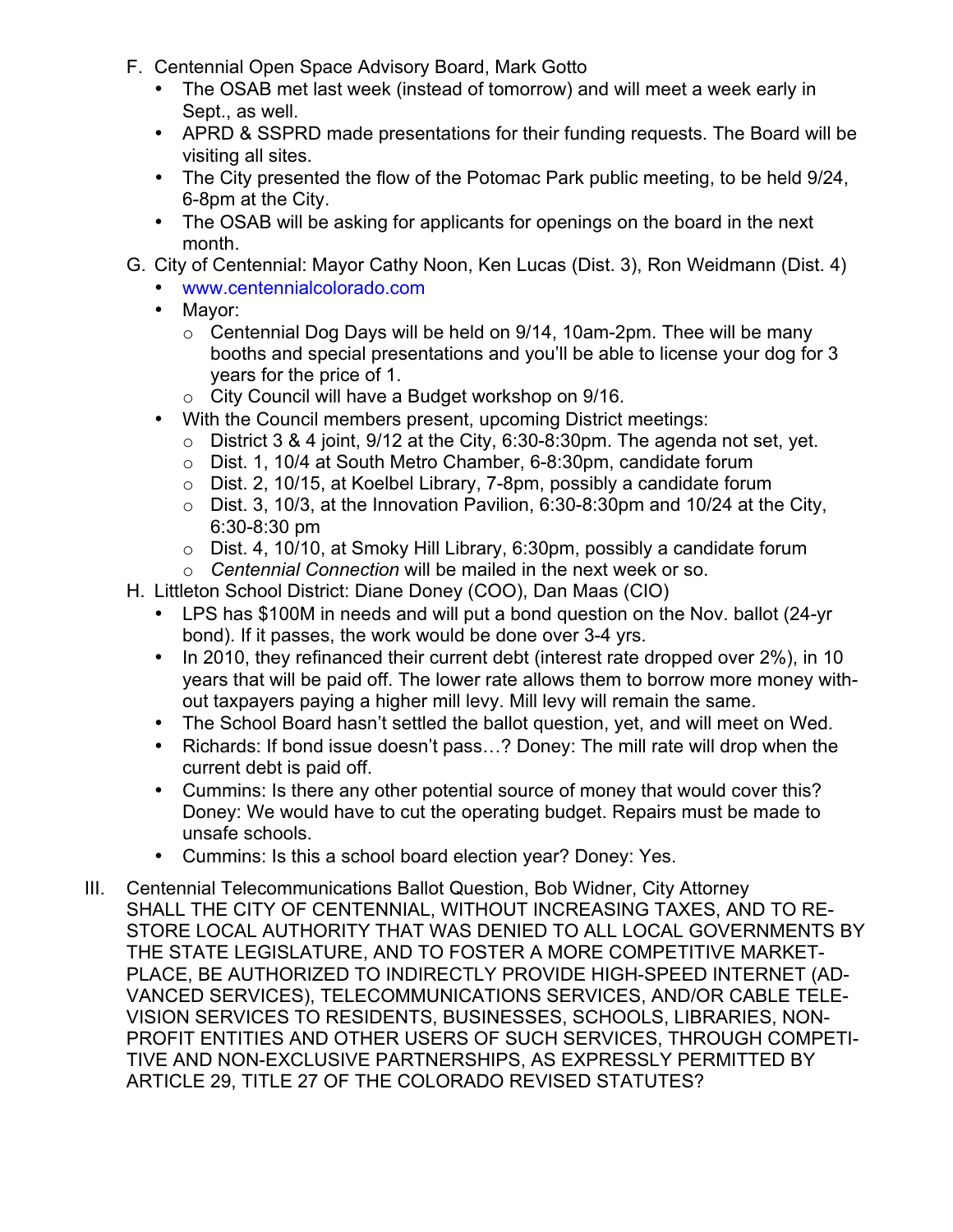- The City installed fiber optic cable through the main roads so our traffic signals can talk to each other and the City office, by data transmission. Actually, we installed more than what was needed, preparing for future needs. This is now a huge City asset that can possibly used to bring gigabit internet to the homes and businesses in the City.
- SB05-152: In 2005 the State Legislature passed a law forbidding municipalities from entering the telecommunications business without a vote of the residents. The City is proposing to opt out of that bill with this ballot question. Nothing has been planned, yet, because the law doesn't allow it.
- Gigabit internet is highly desired by libraries, schools, the medical community (for transmitting medical records from office to office). Current internet speeds are much, slower than what a fiber optic option could bring.
- If this question passes, the City will look to contract the completion of a fiber optic system throughout the City. The ballot language doesn't allow the City to form an internet utility, but requires partnering with companies to do this. This is called "building out the final mile".
- On the City website home page, there is a click to the 2013 Election and more info. can be found there.

## *All elected officials and Suhaka left the room for the following land planning discussions.*

- IV. Jones District Regulating Plan: Andy Firestine, Deputy Director, Centennial Community Development Dept.
- V. CenCON Business
	- A. President's report: Gerry Cummins
		- Suhaka returned to the room at this point.
		- July picnic was well attended with over 40 people present.
		- Cummins wrote a letter in support of a SSPRD grant request to revise the master plan for David Lorenz Regional Park. (not sure if it was GOCO or ArapCo Open Space fund grant)
	- B. First Vice President/Membership & Secretary: Andrea Suhaka
		- A motion was made, seconded, and passed unanimously to approve the June minutes as emailed. (Doerr/Mauro)
	- C. Treasurer's report: C.J. Whelan:
		- There was a \$3 error in our favor in the arithmetic of the June Finance Report.

| $\bullet$ | We currently have 45 paid members.                  |    |            |
|-----------|-----------------------------------------------------|----|------------|
|           | Previous Checking Account Balance (from July '13)   |    | \$1,011.33 |
|           | Deposits: Dues $-8/13$ deposit <sup>1</sup>         |    | \$90.00    |
|           | Expenses: Andrea Suhaka, 2013Q2 Admin expense       |    | (\$75.00)  |
|           | (check # 1220)                                      |    |            |
|           | Andrea Suhaka, July Picnic Reimbursement (\$113.88) |    |            |
|           | (check # 1220)                                      |    |            |
|           | Gerry Cummins, July Picnic Reimbursement            |    | (\$92.08)  |
|           | <b>Current Balance</b>                              |    | \$820.37   |
| $\bullet$ | Previous Savings Account Balance (from July '13)    |    | \$2,419.70 |
|           |                                                     |    |            |
|           | Income: <none></none>                               | \$ | 0.00       |
|           | <b>Current Balance</b>                              |    | 2,419.70   |

- Note: The two above accounts are located at First National Bank, 7777 E. Arapahoe Rd.
- Dues<sup>1</sup>: Fox Hill #4, Jackson Farm II, Park View Highlands